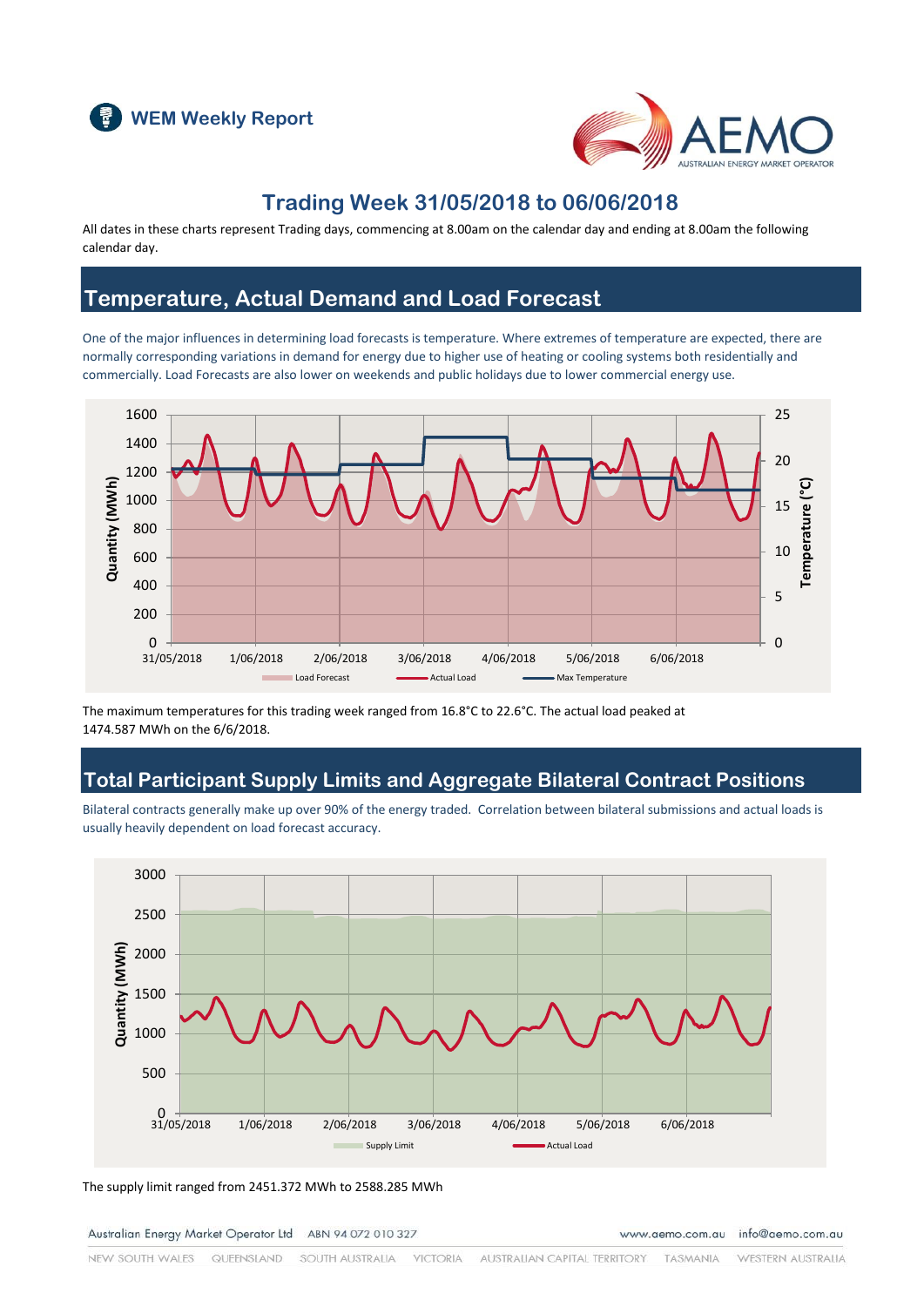### **Net Balancing Market Trades**

Bilateral contracts and STEM trading are generally based on the forecast energy requirements of Participants. When the forecast requirements are higher or lower than the actual requirements for a day, this Market energy must be bought and sold in the balancing mechanism. This graph shows the estimated net balancing trades.



The majority of the balancing activity this week occurred within Balancing Demand. The maximum balancing demand for the week reached 318.618 MWh on the 31/5/2018. The maximum balancing supply for the week reached -129.976 MWh on the 4/6/2012.

# **Total Traded Energy**

This chart represents a comparison between the total net energy that is traded in Bilateral Contracts, the STEM and the balancing mechanism. Balancing Supply represents cases in which the total contract position is greater than the demand and customers must supply energy back to balancing. Balancing Demand represents cases in which the total contract position is less than the demand and customers must purchase energy from balancing.



Total balancing supply equalled -3040.373 MWh whereas total balancing demand equalled 21238.47 MWh. The Total STEM Traded quantity was 11555.449 MWh, with the STEM Clearing Quantity ranging between 0.951 MWh and 123.733 MWh.

www.aemo.com.au info@aemo.com.au